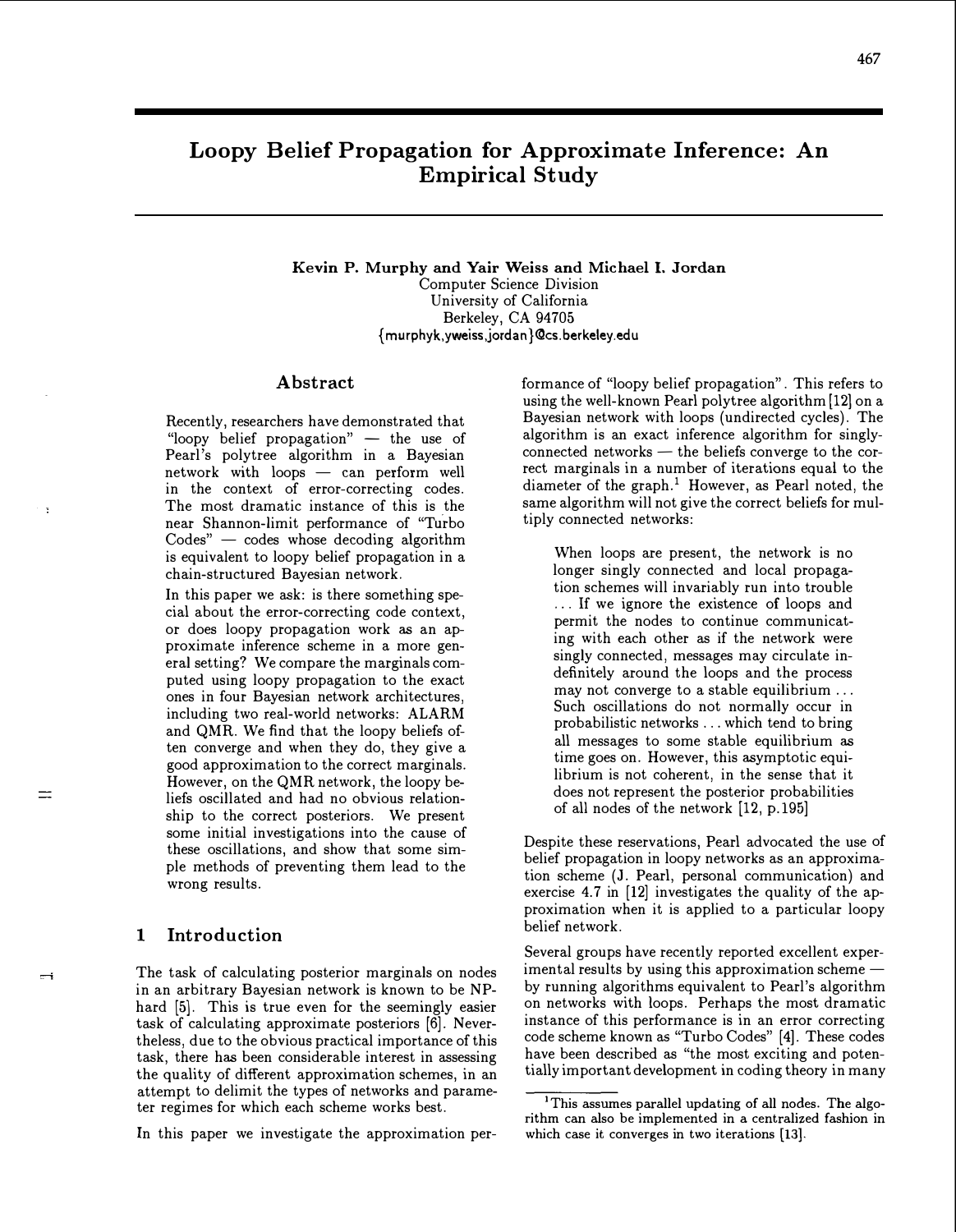years" [11] and have recently been shown [9, 10] to utilize an algorithm equivalent to belief propagation in a network with loops. Although there is widespread agreement in the coding community that these codes "represent a genuine, and perhaps historic, breakthrough" [11], a theoretical understanding of their performance has yet to be achieved. Yet McEliece et. a! conjectured that the performance of loopy belief propagation on the Turbo code structure was a special case of a more general phenomenon:

We believe there are general undiscovered theorems about the performance of belief propagation on loopy DAGs. These theorems, which may have nothing directly to do with coding or decoding will show that in some sense belief propagation "converges with high probability to a near-optimum value" of the desired belief on a class of loopy DAGs [10].

Progress in the analysis of loopy belief propagation has been made for the case of networks with a single loop [18, 19, 2, 1]. For the sum-product (or "belief update") version it can be shown that:

- Unless all the conditional probabilities are deterministic, belief propagation will converge.
- There is an analytic expression relating the correct marginals to the loopy marginals. The approximation error is related to the convergence rate of the messages  $-$  the faster the convergence the more exact the approximation.
- If the hidden nodes are binary, then thresholding the loopy beliefs is guaranteed to give the most probable assignment, even though the numerical value of the beliefs may be incorrect. This result only holds for nodes in the loop.

In the max-product (or "belief revision") version, Weiss [19] showed that ( 1) belief propagation may converge to a stable value or oscillate in a limit cycle and (2) if it converges then it is guaranteed to give the correct assignment of values to the hidden nodes. This result is independent of the arity of the nodes and whether the nodes are inside or outside the loop.

For the case of networks with multiple loops, Richardson [14] has analyzed the special case of Turbo codes. He has shown that fixed points of the sum-product version always exist, and has given sufficient conditions under which they will be unique and stable (although verifying these conditions may be difficult for large networks).

To summarize, what is currently known about loopy propagation is that  $(1)$  it works very well in an errorcorrecting code setting and (2) there are conditions for a single-loop network for which it can be guaranteed to work well. In this paper we investigate loopy propagation empirically under a wider range of conditions.

Is there something special about the error-correcting code setting, or does loopy propagation work as an approximation scheme for a wider range of networks?

# 2 The algorithm

For completeness, we briefly summarize Pearl's belief propagation algorithm. Each node  $X$  computes a belief  $BEL(x) = P(X = x|E)$ , where E denotes the observed evidence, by combining messages from its children  $\lambda_{Y_i}(x)$  and messages from its parents  $\pi_X(u_k)$ . (Following Peot and Shachter [13], we incorporate evidence by letting a node send a message to itself,  $\lambda_X(x)$ .)

$$
BEL(x) = \alpha \lambda(x) \pi(x) \qquad (1)
$$

where:

$$
\lambda^{(t)}(x) = \lambda_X(x) \prod_j \lambda_{Y_j}^{(t)}(x) \tag{2}
$$

and:

$$
\pi^{(t)}(x) = \sum_{u} P(X = x | U = u) \prod_{k} \pi_X^{(t)}(u_k) \quad (3)
$$

The message X passes to its parent  $U_i$  is given by:

$$
\lambda_X^{(t+1)}(u_i) = \alpha \sum_x \lambda^{(t)}(x) \sum_{u_k:k\neq i} P(x|u) \prod_{k\neq i} \pi_X^{(t)}(u_k)
$$
\n(4)

and the message X sends to its child  $Y_i$  is given by:

$$
\pi_{Y_j}^{(t+1)}(x) = \alpha \pi^{(t)}(x) \lambda_X(x) \prod_{k \neq j} \lambda_{Y_k}^{(t)}(x) \qquad (5)
$$

For noisy-or links between parents and children, there exists an analytic expression for  $\pi(x)$  and  $\lambda_X(u_i)$  that avoids the exhaustive enumeration over parent configurations [12].

We made a slight modification to the update rules in that we normalized both  $\lambda$  and  $\pi$  messages at each iteration. As Pearl [12] pointed out, normalizing the messages makes no difference to the final beliefs but avoids numerical underflow.

Nodes were updated in parallel: at each iteration all nodes calculated their outgoing messages based on the incoming messages of their neighbors from the previous iteration. The messages were said to converge if none of the beliefs in successive iterations changed by more than a small threshold  $(10^{-4})$ . All messages were initialized to a vector of ones; random initialization yielded similar results, since the initial conditions rapidly get "washed out".

For comparison, we also implemented likelihood weighting [17], which is a simple form of importance sampling. Like any sampling algorithm, the errors can be driven towards zero by running the algorithm for long enough; in this paper, we usually used 200 samples, so that the total amount of computation time was roughly comparable (to within an order of magnitude)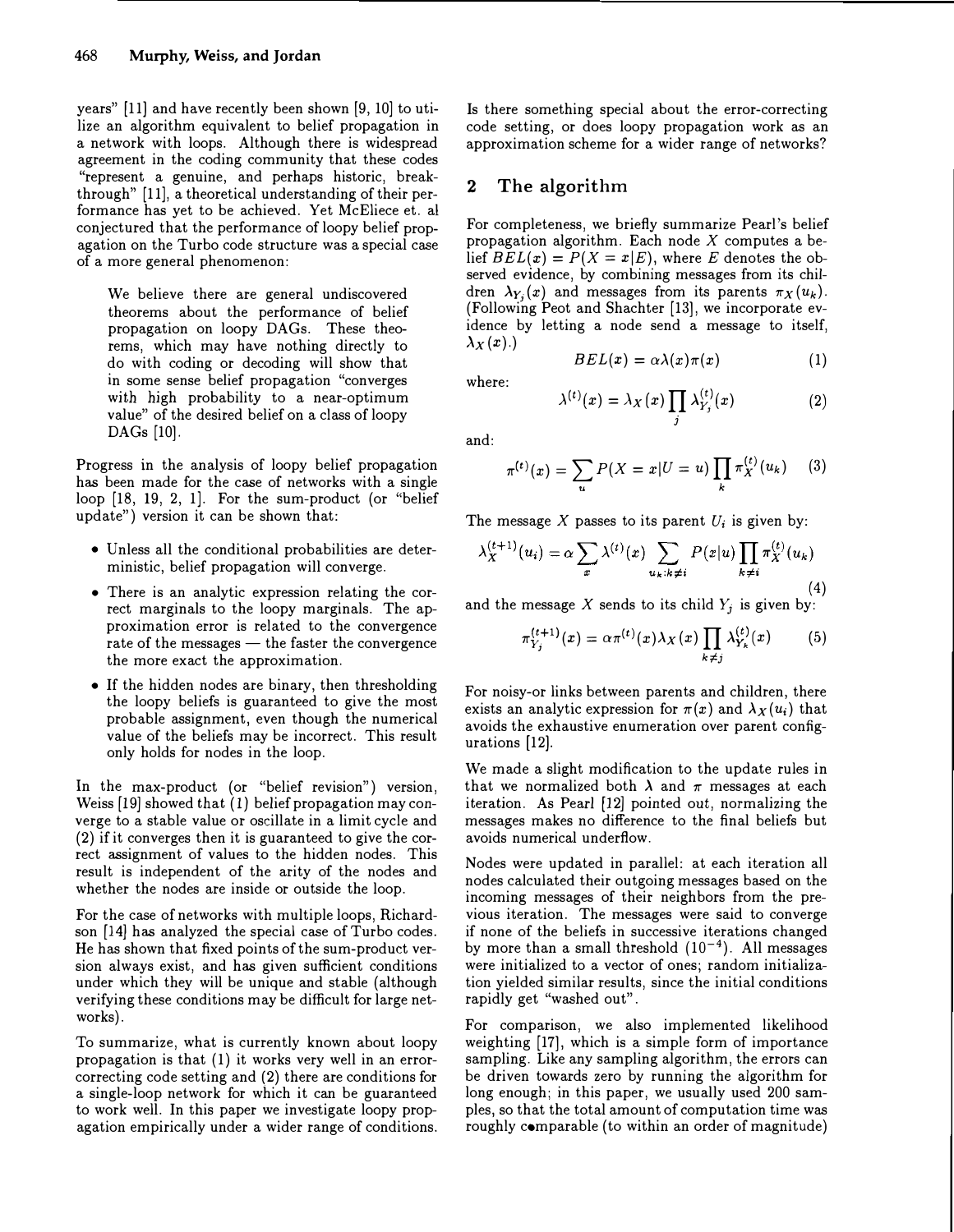to loopy propagation. We did not implement some of the more sophisticated versions of likelihood weighting, such as Markov blanket scoring (16], since our goal in this paper was to evaluate loopy propagation rather than exhaustively compare the performance of alternative algorithms. (For a more careful evaluation of likelihood weighted sampling in the case of the QMR network, see (8].)

### 3 The networks

We used two synthetic networks, PYRAMID and toyQMR, and two real world networks, ALARM and QMR. The synthetic networks are sufficiently small that we can perform exact inference, using the junction tree algorithm. This allows us to measure the accuracy of the approximation scheme. All the networks have many loops of different sizes.

#### 3.1 The PYRAMID network

Figure 1 shows the structure of the PYRAMID network. This is a multilayered hierarchical network with local connections between each layer and observations only at the bottom layer. We chose this structure because networks of this type are often used in image analysis  $-$  the bottom layer would correspond to pixels (see for example (15]).

All nodes were binary and the conditional probabilities were represented by tables  $-$  entries in the conditional probability tables (CPTs) were chosen uniformly in the range  $[0, 1]$ .

#### 3.2 The toyQMR network

Figure 2 shows the structure of a "toyQMR" network. This network is meant to represent the types of networks that arise in medical diagnosis  $-$  hidden diseases in the top layer and observed symptoms in the bottom layer. Here we randomized over structure and parameters - for each experiment the parents of each node in the bottom layer was a randomly chosen subset of the nodes in the top layer. The parents subset was  $chosen$  using a simple procedure  $-$  each parent-child link was either present or absent with a probability of 0.5.

All nodes were binary and the conditional probabilities of the leaves were represented by a noisy-or:

$$
P(\text{Child} = 0 | \text{Parents}) = e^{-\theta_0 - \sum_i \theta_i \text{Parent}_i} \qquad (6)
$$

where  $\theta_0$  represents the "leak" term.

The links  $\theta_i$  were chosen uniformly in the range [0, 1] while  $\theta_0$  was chosen uniformly in the range [0, 0.01] (hence the leaks are inhibited with very high probability). The top layer had prior probabilities represented as CPTs and they were chosen uniformly in the range  $[0, 1]$ .

#### 3.3 The ALARM network

Figure 3 shows the structure of the ALARM network  $-$  a Bayesian network for monitoring patients in intensive care. This network was used by (3] to compare various inference algorithms. The arity of the nodes ranges from two to four and all conditional distributions are represented by tables. The structure and the CPTs were downloaded from Nir Friedman's Bayesian network repository at: www.cs.huji.ac.il/"nir.

#### 3.4 The QMR-DT network

The QMR-DT is a bipartite network whose structure is the same as that shown in figure 2 but the size is much larger. There are approximately 600 diseases and approximately 4000 findin nodes, with a number of observed findings that varies per case. Due to the form of the noisy-or CPTs the complexity of inference is exponential in the number of positive findings (7]. Following (8], we focused on the four CPC cases for which the number of positive findings is less than 20, so that exact inference is possible (using the QUICKSCORE algorithm (7]).

### 4 Results

#### 4.1 Initial experiments

The experimental protocol for the PYRAMID network was as follows. For each experimental run, we first generated random CPTs. We then sampled from the joint distribution defined by the network and clamped the observed nodes (all nodes in the bottom layer) to their sampled value. Given a structure and observations, we then ran three inference algorithms  $-$  junction tree, loopy belief propagation and sampling.

We found that loopy belief propagation always converged in this case with the average number of iterations equal to 10.2. Figure  $4(a)$  shows the correlation plot between the exact marginals (calculated using junction tree) and the loopy marginals  $(BEL(x))$ in equation 1 at convergence). For comparison, figure 4(b) shows the correlation between likelihood weighting and the correct marginals. Note that the sampler has been run for 20 times as many iterations as loopy propagation.

The experimental protocol for the toyQMR network was similar to that of the PYRAMID network except that we randomized over structure as well. Again we found that loopy belief propagation always converged, with the average number of iterations equal to 8.65. Figure 5 shows the two correlation plots.

The protocol for the ALARM network experiments differed from the previous two in that the structure and parameters were fixed  $-$  only the observed evidence differed between experimental runs. We assumed that all leaf nodes were observed and calculated the pos-

 $\equiv$ i

Ī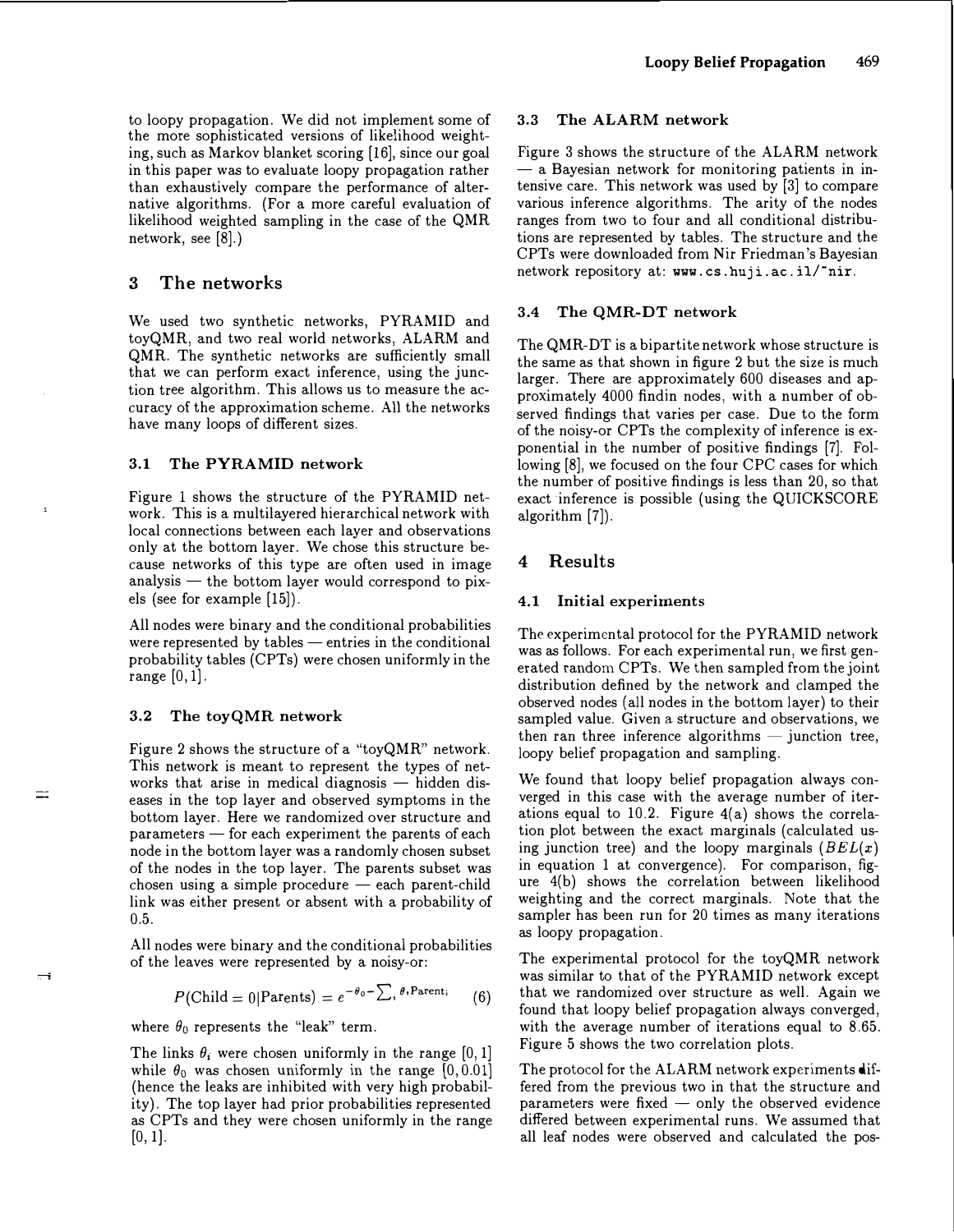

Figure 1: The structure of the PYRAMID network. All nodes are binary and observations appear only on the bottom layer. Such networks occur often in image analysis where the bottom layer would correspond to pixels.



Figure 2: The structure of a toyQMR network. This is a bipartite structure where the conditional distributions of the leaves are noisy-or's. The network shown represents one sample from randomly generated structures where the parents of each symptom were a random subset of the diseases.



Figure 3: The structure of the ALARM network  $-$  a network constructed by medical experts for monitoring patients in intensive care.



Figure 4: Correlation plots between the correct and approximate beliefs for the PYRAMID network, using (a) loopy propagation and (b) likelihood weighting with 200 samples.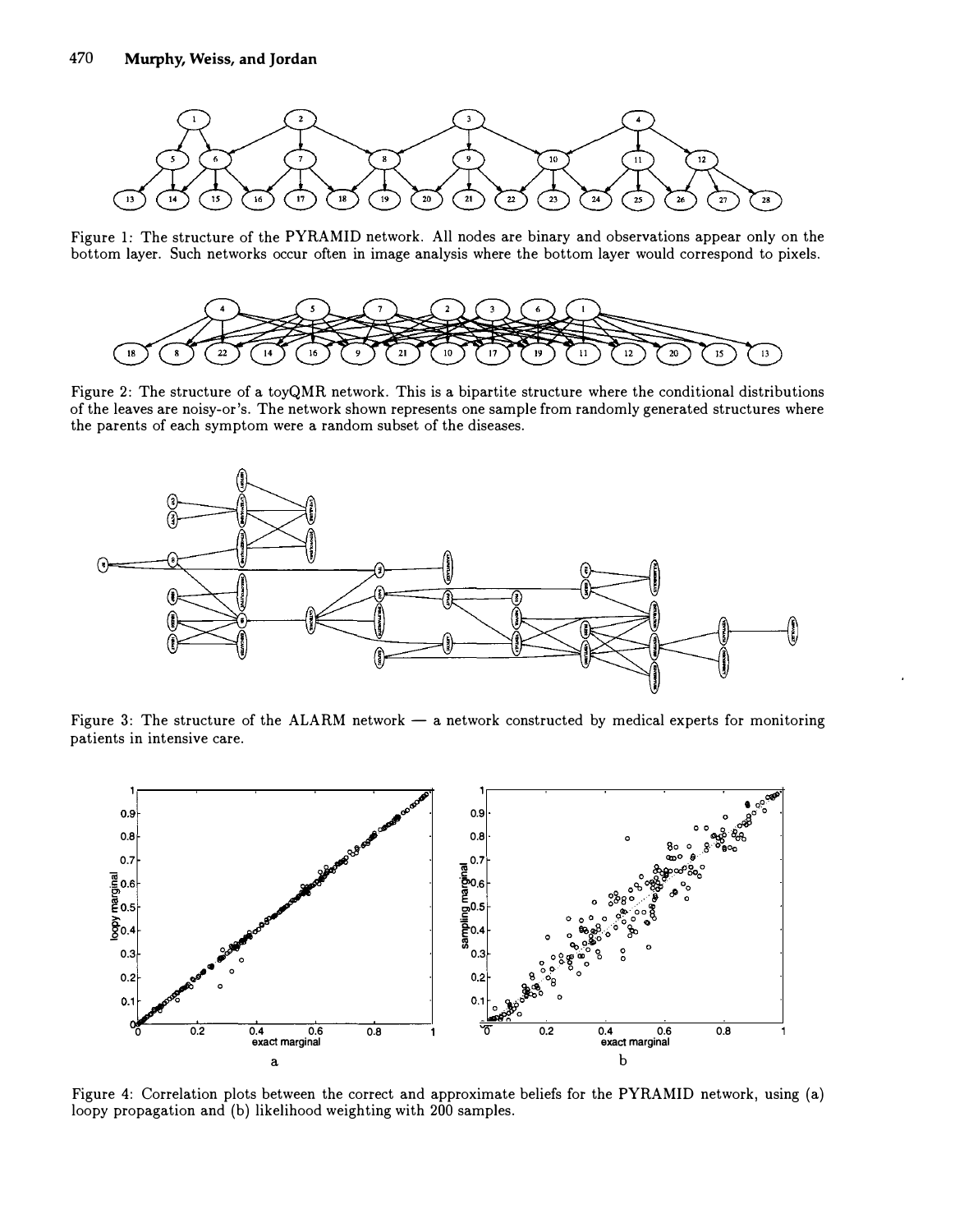

Figure 5: Correlation plots between the correct and approximate beliefs for the toyQMR network, usmg (a) loopy propagation and (b) likelihood weighting with 200 samples.

terior marginals of all other nodes. Again we found that loopy belief propagation always converged with the average number of iterations equal to 14.55. Figure 6 shows the correlation plots. With 200 samples, the correlation for likelihood weighting is rather weak, perhaps due to the larger arity of some of the nodes (and hence the larger state space); after 1000 samples, the correlation improves considerably.

The results presented up until now show that loopy propagation performs well for a variety of architectures involving multiple loops. We now present results for the QMR-DT network which are not as favorable.

In the QMR-DT network there was no randomization. We used the fixed structure and calculated posteriors for the four cases for which posteriors have been calculated exactly by Heckerman [7]. For none of these four cases did loopy propagation converge. Rather, the loopy marginal oscillated between two quite distinct values for nearly all nodes. Figure 7(a) shows three such marginals. After two iterations the marginal seems to converge to a limit cycle with period two. In Figure 7(b) it seems that the correct posteriors always lie inside the interval defined by the limit cycle. However, this is not always the case (except, of course, when the interval is  $0$  to  $1!$ ).

#### 4.2 What causes convergence versus oscill ation?

What our initial experiments show is that loopy propagation does a good job of approximating the correct posteriors if it converges. Unfortunately, on the most challenging case  $-$  the QMR-DT network  $-$  the algorithm did not converge. We wanted to see if this oscillatory behavior in the QMR-DT case was related to the size of the network  $-$  does loopy propagation tend to converge less for large networks than small networks?

To investigate this question, we tried to cause oscillation in the toyQMR network. We first asked what, besides the size, is different between toyQMR and real QMR? An obvious difference is in the parameter values  $-$  while the CPTs for toyQMR are random, the real QMR parameters are not. In particular, the prior probability of a disease node being on is extremely low in the real QMR (typically of the order of  $10^{-3}$ ).

Would low priors cause oscillations in the toyQMR case? To answer this question we repeated the experiments reported in the previous section but rather than having the prior probability of each node be randomly selected in the range [0, 1] we selected the prior uniformly in the range  $[0, U]$  and varied U. Unlike the previous simulations we did not set the observed nodes by sampling from the joint  $-$  for low priors all the findings would be negative and inference would be trivial. Rather each finding was independently set to positive or negative. Figure 8 shows the results  $-$  for small priors the toyQMR network does not converge and we find the same oscillatory behavior as in the real QMR network case.

If indeed small priors are responsible for the oscillation, then we would expect the real QMR network to converge if the priors were sampled randomly in the range [0, 1]. To check this, we reran loopy propagation on the full QMR network with the four tractable cases but changed the priors to be randomly sampled in the range [0, 1]. All other parameters remained the same as in the real QMR network. Now we found convergence on all four cases and the beliefs gave a very good correlation with the ones calculated using QUICKSCORE.

Small priors are not the only thing that causes oscillation. Small weights can, too. The effect of both

÷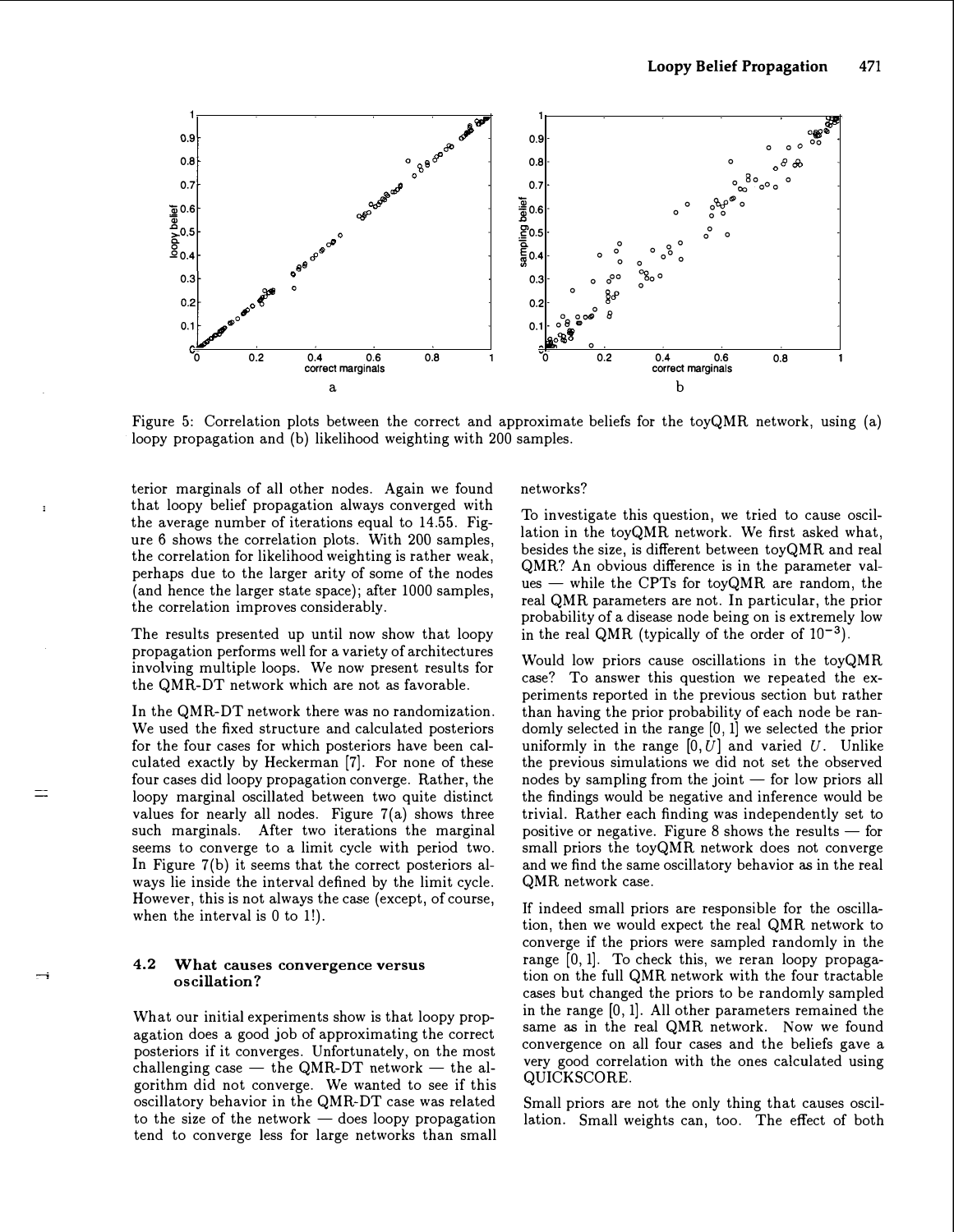

Figure 6: Correlation plots between the correct and approximate beliefs on the ALARM network, using (a) loopy propagation, (b) likelihood weighting with 200 samples, and (c) likelihood weighting with 1000 samples.



Figure 7: (a) The marginal posteriors for three of the nodes in the QMR-DT network. Note the limit cycle behavior. (b) The exact marginals are represented by the circles; the ends of the "error bars" represent the loopy marginals at the last two iterations. We only plot the diseases which had non-negligible posterior probability.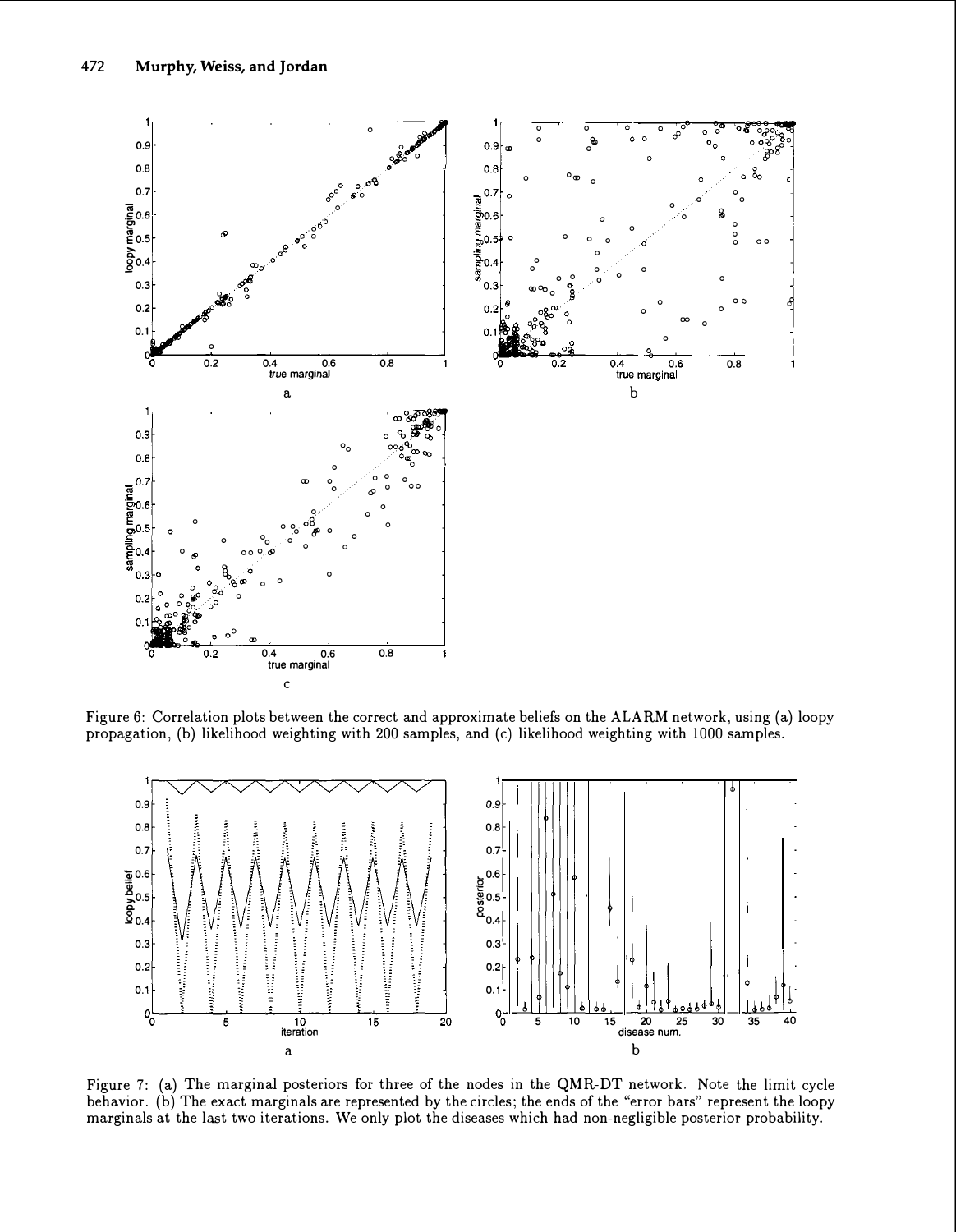

Figure 8: The probability of convergence in the toyQMR case as the upper bound on the priors of the diseases is increased. When the prior is small (similar to the real QMR regime) toyQMR converges quite rarely. This suggests that the failure of convergence in the real QMR cases is related to the low prior

is to reduce the probability of positive findings. We conjectured that the reason for the oscillations is that the observed data, which has many positive findings, is very untypical in this parameter regime. This would also explain why we didn't find oscillations in the other examples, where the data was sampled from the joint distribution encoded by the network.

t

 $\equiv$ 

To test this hypothesis, we reparameterized the pyramid network as follows: we set the prior probability of the "1" state of the root nodes to 0.9, and we utilized the noisy-OR model for the other nodes with a small (0.1) inhibition probability (apart from the leak term, which we inhibited with probability 0.9). This parameterization has the effect of propagating 1's from the top layer to the bottom. Thus the true marginal at each leaf is approximately (0.1, 0.9), i.e., the leaf is 1 with high probability. We then generated untypical evidence at the leaves by sampling from the uniform distribution, (0.5, 0.5), or from the skewed distribution  $(0.9, 0.1)$ . We found that loopy propagation still  $converged<sup>2</sup>$ , and that, as before, the marginals to which it converged were highly correlated with the correct marginals. Thus there must be some other explanation, besides untypicality of the evidence, for the oscillations observed in QMR.

#### 4.3 Can we fix oscillations easily?

When loopy propagation oscillates between two steady states it seems reasonable to try to find a way to combine the two values. The simplest thing to do is to average them. Unfortunately, this gave very poor results, since the correct posteriors do not usually lie in the midpoint of the interval (cf. Figure  $7(b)$ ).

We also tried to avoid oscillations by using "momentum"; replacing the messages that were sent at time  $t$  with a weighted average of the messages at times  $t$ and  $t-1$ . That is, we replaced the reference to  $\lambda_{Y_j}^{(t)}$  in Equation 2 with

$$
(1 - \mu)\lambda_{Y_i}(x)^{(t)} + \mu\lambda_{Y_i}(x)^{(t-1)} \tag{7}
$$

and similarly for  $\pi_X^{(t)}$  in Equation 3, where  $0 \leq \mu \leq 1$ is the momentum term. It is easy to show that if the modified system of equations converges to a fixed point  $F$ , then  $F$  is also a fixed point of the original system (since if  $\lambda_{Y_j}^{(t)} = \lambda_{Y_j}^{(t-1)}$ , then Equation 7 yields  $\lambda_{Y_j}^{(t)}$ ).

In the experiments for which loopy propagation converged (PYRAMID, toyQMR and ALARM), we found that adding the momentum term did not change the  $results$  - the beliefs that resulted were the same beliefs found without momentum. In the experiments which did not converge (toyQMR with small priors and real QMR), we found that momentum significantly reduced the chance of oscillation. However, in several cases the beliefs to which the algorithm converged were quite inaccurate - see Figure 9.

## 5 Discussion

The experimental results presented here suggest that loopy propagation can yield accurate posterior marginals in a more general setting than that of errorcorrecting coding  $-$  the PYRAMID, toyQMR and ALARM networks are quite different from the errorcorrecting coding graphs yet the loopy beliefs show high correlation with the correct marginals.

In error-correcting codes the posterior is typically highly peaked and one might think that this feature is necessary for the good performance of loopy propagation. Our results suggest that is not the case  $-$ 

<sup>&</sup>lt;sup>2</sup>More precisely, we found that with a convergence threshold of  $10^{-4}$ , 98 out of 100 cases converged; when we lowered the threshold to  $10^{-3}$ , all 100 cases converged.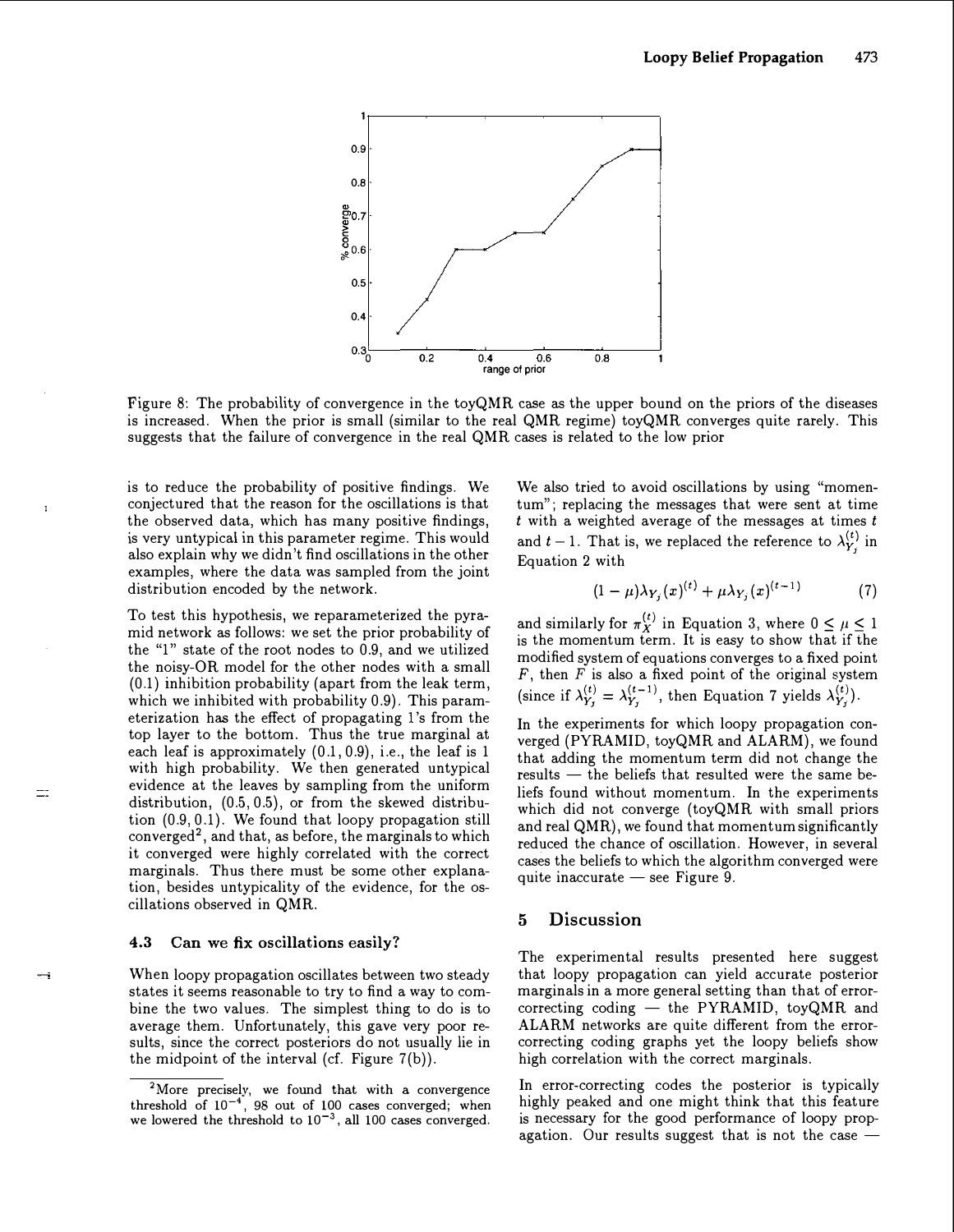

Figure 9: Correlation plots between the correct and approximate beliefs on the QMR-DT network and loopy propagation with momentum for the four tractable cases. With  $\mu = 0.1$ , we get convergence at the  $10^{-3}$  level for cases 16, 32 and 34, but not for case 46. (a), (b) and (c) plots the results for the first three cases at convergence (usually 10-15 iterations): note several highly uncorrelated points. (d) plots the results for case 46 at time 20 ('o') and time 19 ('x'). This 'flip-flop' behavior around the diagonal is typical for the non-converging QMR cases.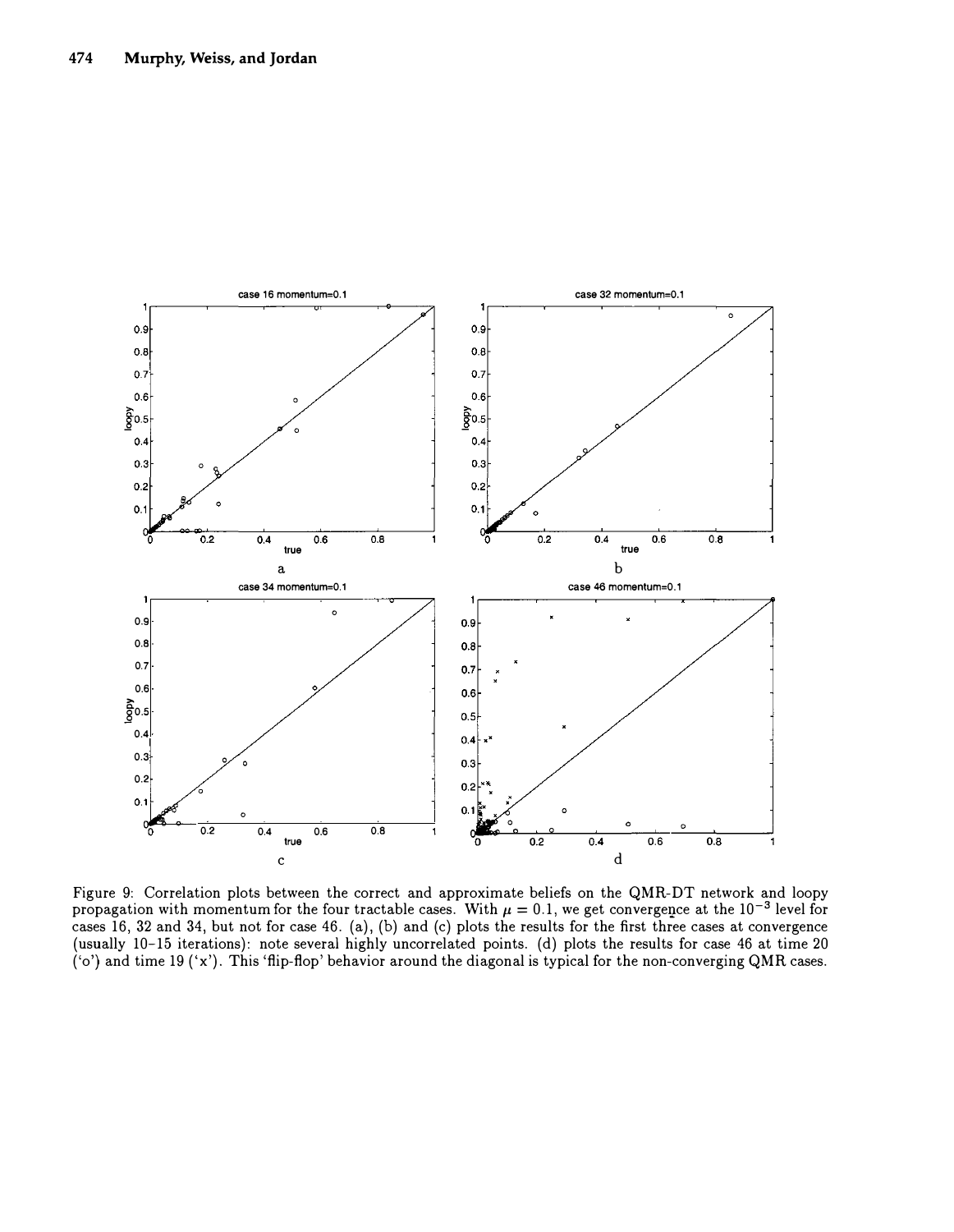in none of our simulations were the posteriors highly peaked around a single joint configuration. If the probability mass was concentrated at a single point the marginal probabilities should all be near zero or one; this is clearly not the case as can be seen in the figures.

It might be expected that loopy propagation would only work well for graphs with large loops. However, our results, and previous results on turbo codes, show that loopy propagation can also work well for graphs with many small loops.

At the same time, our experimental results suggest a cautionary note about loopy propagation, showing that the marginals may exhibit oscillations that have very little correlation with the correct marginals. We presented some preliminary results investigating the cause of the oscillations and showed that it is not simply a matter of the size of the network or the number of parents. Rather the same structure with different parameter values may oscillate or exhibit stable behavior.

For all our simulations, we found that when loopy propagation converges, it gives a surprisingly good approximation to the correct marginals. Since the distinction between convergence and oscillation is easy to make after a small number of iterations, this may suggest a way of checking whether loopy propagation is appropriate for a given problem.

#### Acknowledgements

We thank Tommi Jaakkola, David Heckerman and David MacKay for useful discussions. We also thank Randy Miller and the University of Pittsburgh for the use of the QMR-DT database. Supported by MURI-ARO DAAH04-96-1-0341.

## References

- [1] J. M. Agosta. The structure of Bayes networks for visual recognition. In  $UAI$ , volume 4, pages 397-405, 1990.
- [2] S.M. Aji, G.B. Horn, and R.J. McEliece. On the convergence of iterative decoding on graphs with a single cycle. In Proc. 1998 !SIT, 1998.
- [3] I. Beinlich, G. Suermondt, R. Chavez, and G. Cooper. The alarm monitoring system: A case study with two probabilistic inference techniques for belief networks. In Proc. 2 'nd European Conf. on AI and Medicine, 1989.
- [4] C. Berrou, A. Glavieux, and P. Thitimajshima. Near Shannon limit error-correcting coding and decoding: Turbo codes. In Proc. IEEE International Communications Conference '93, 1993.
- [5] G. Cooper. The computational complexity of probabilistic inference using Bayesian belief networks. Artificial Intelligence, 42:393-405, 1990.

[6] P. Dagum and M. Luby. Aproximate probabilistic inference in Bayesian networks in NP hard. Artificial Intelligence, 60:141-153, 1993.

Loopy Belief Propagation 475

- [7] D. Heckerman. A tractable inference algorithm for diagnosing multiple diseases. In Proc. Fifth Conf. on Uncertainty in AI, 1989.
- [8] T.S. Jaakkola and M.l. Jordan. Variational probabilistic inference and the QMR-DT network. JAIR, 10, 1999.
- [9] F. R. Kschischang and B. J. Frey. Iterative decoding of compound codes by probability propagation in graphical models. IEEE Journal on Selected Areas in Communication, 16(2) :219-230, 1998.
- [10] R.J. McEliece, D.J.C. MacKay, and J.F. Cheng. Turbo decoding as as an instance of Pearl's 'belief propagation' algorithm. IEEE Journal on Selected Areas in Communication, 16(2):140-152, 1998.
- [11] R.J. McEliece, E. Rodemich, and J.F. Cheng. The Turbo decision algorithm. In Proc. 33rd Allerton Conference on Communications, Control and Computing, pages 366-379, Monticello, IL, 1995.
- [12] Judea Pearl. Probabilistic Reasoning in Intelligent Systems: Networks of Plausible Inference. Morgan Kaufmann, 1988.
- [13] M.A. Peot and R.D. Shachter. Fusion and propagation with multiple observations in belief networks. Artificial Intelligence, 48:299-318, 1991.
- [14] Thomas Richardson. The geometry of turbodecoding dynamics. IEEE Trans. on Info. Theory, 1999. To appear.
- [15] L.K. Saul, T. Jaakkola, and M.l. Jordan. Mean field theory for sigmoid belief networks. JAIR, 4:61-76, 1996.
- [16] R. D. Shachter and M. A. Peot. Simulation approaches to general probabilistic inference on belief networks. In Uncertainty in AI, volume 5, 1990.
- [17] M. Shwe and G. Cooper. An empirical analysis of likelihood-weighting simulation on a large, multiply connected medical belief network. Computers and Biomedical Research, 24:453-475, 1991.
- [18] Y. Weiss. Belief propagation and revision in networks with loops. Technical Report 1616, MIT AI lab, 1997.
- [19] Y. Weiss. Correctness of local probability propagation in graphical models with loops. Neural Computation, to appear, 1999.

 $\overline{\mathbb{Z}/2}$ 

ă